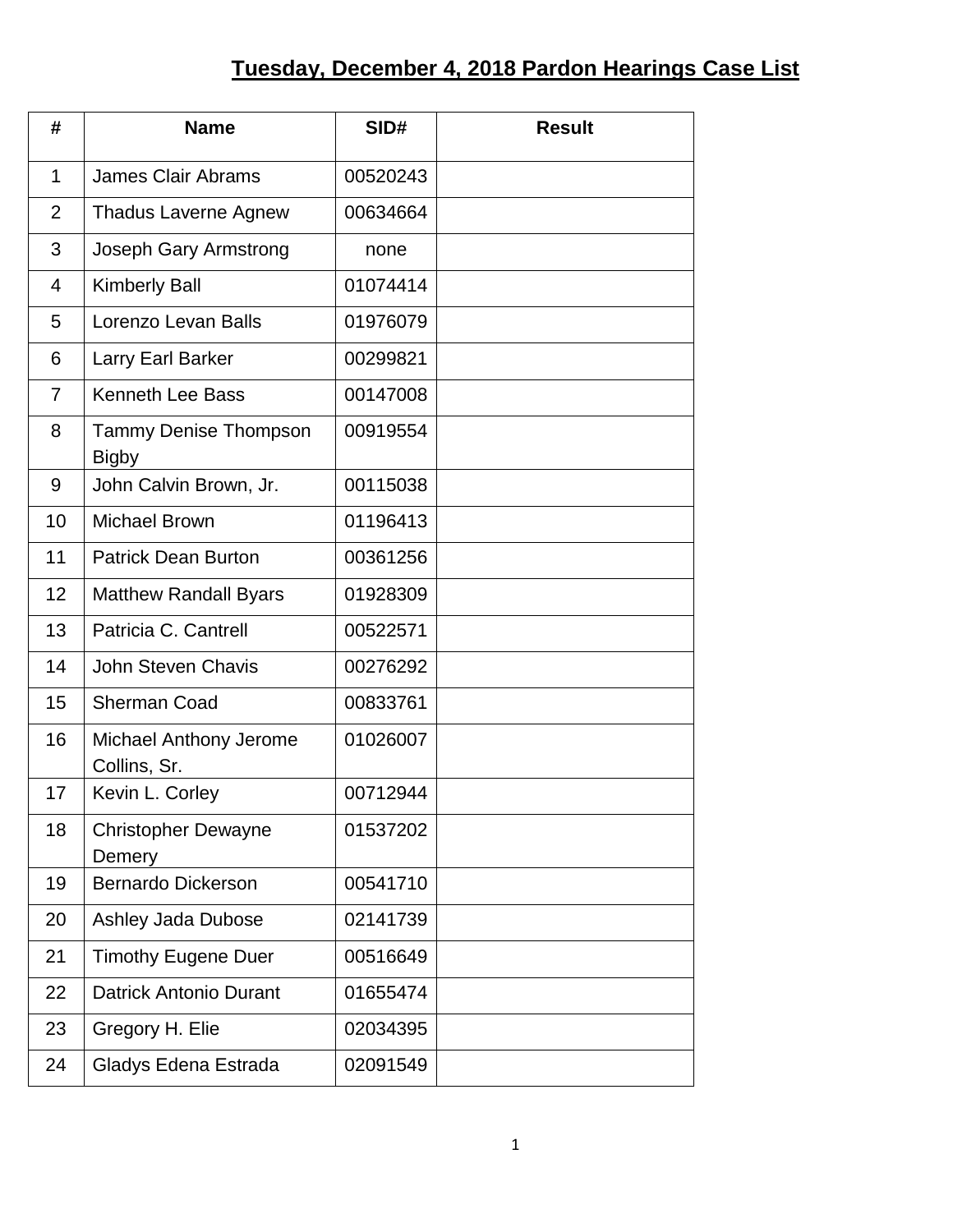| 25 | <b>William Marshall Fisher</b>  | 01220549 |  |
|----|---------------------------------|----------|--|
| 26 | Casey N. Garrett                | 01933224 |  |
| 27 | <b>Kelvin Kendly Gerald</b>     | 01249890 |  |
| 28 | <b>Brian O'Neal Golffin</b>     | 00910651 |  |
| 29 | <b>Alexander Lamont Goodwin</b> | 01129876 |  |
| 30 | <b>Robert Alfonso Grissett</b>  | 01989861 |  |
| 31 | Octavia Haynes                  | 01523997 |  |
| 32 | Dynesha L. James                | 01830841 |  |
| 33 | Robert Lee Jennings             | 00967787 |  |
| 34 | <b>Stacey Denise Kennedy</b>    | 01198528 |  |
| 35 | <b>Thomas Wesley Kennedy</b>    | 00724695 |  |
| 36 | William Joseph Knight           | 00085115 |  |
| 37 | Karl Douglas Koerber            | 00647497 |  |
| 38 | <b>Bradley William Lee</b>      | 01490053 |  |
| 39 | <b>Misty Dianne Malone</b>      | 02082572 |  |
| 40 | Korey Adam McAbee               | 01621560 |  |
| 41 | Raymon H. McLamore              | 01011787 |  |
| 42 | <b>Versie McMillon</b>          | 02163750 |  |
| 43 | <b>George Edward Moss</b>       | 01675628 |  |
| 44 | Lisa Ann O'Neal                 | 01019326 |  |
| 45 | Deborah Lynn Parrish            | 01516520 |  |
| 46 | Leonard W. Porcoro, Jr.         | 01141947 |  |
| 47 | <b>Beryl Thomas Powell</b>      | 01299776 |  |
| 48 | Joseph M. Ramirez               | 00921335 |  |
| 49 | David John Rice                 | 00790247 |  |
| 50 | Kenneth Allen Roach             | 01000271 |  |
| 51 | Douglas Gahre Rollinson         | 01917068 |  |